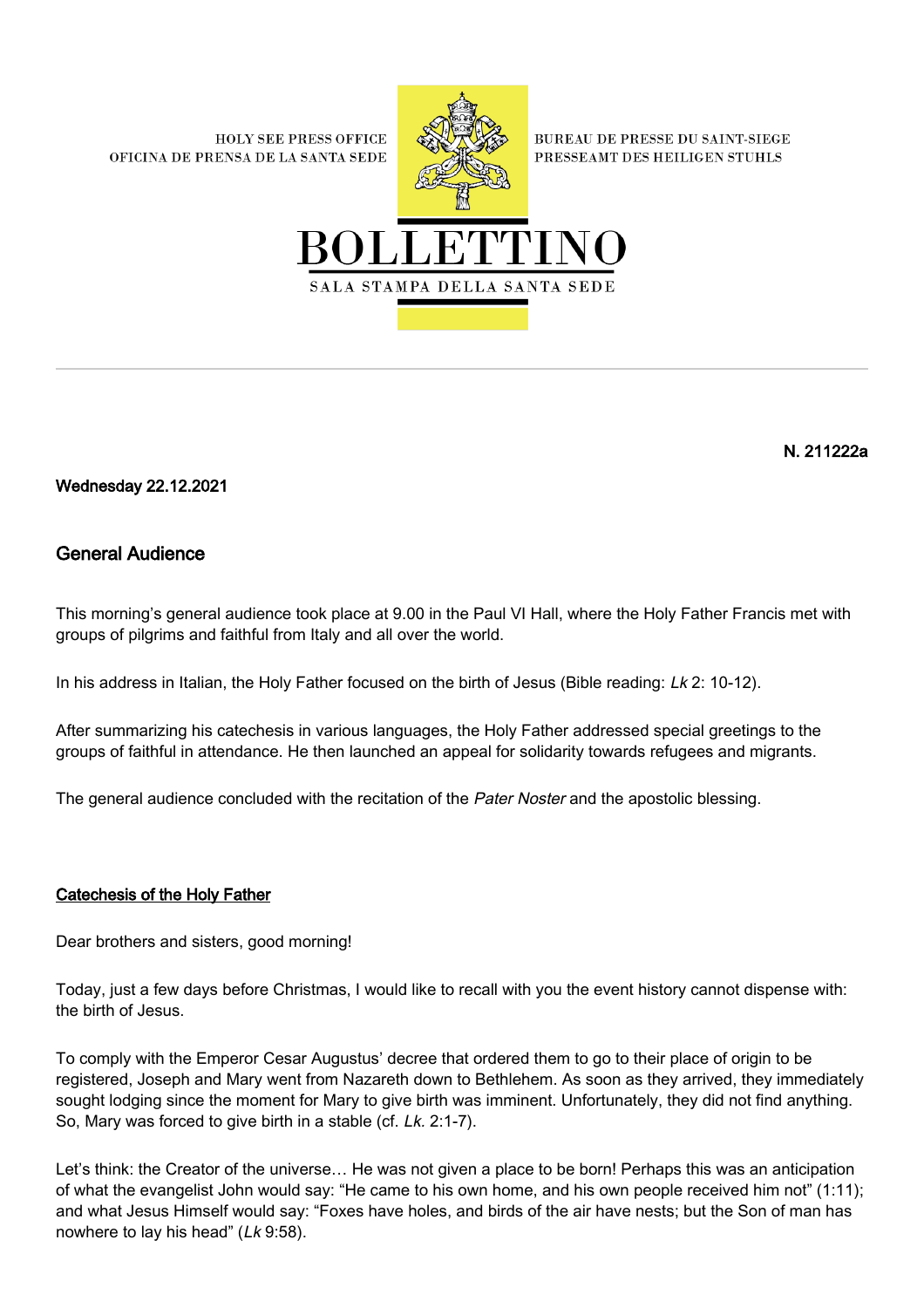It was an angel who announced the birth of Jesus, and he did so to some lowly shepherds. And it was a star that showed the Magi the way to Bethlehem (cf. Mt 2:1, 9.10). An angel is a messenger from God. The star reminds us that God created the light  $(Gn 1:3)$  and that the Baby would be "the light of the world", as He would define himself (cf. Jn 8:12, 46), the "true light that enlightens every man" (Jn 1:9), that "shines in the darkness, and the darkness has not overcome it" (v. 5).

The shepherds personify the poor of Israel, lowly people who interiorly live with the awareness of their own want. Precisely for this reason, they trust more than others in God. They were the first to see the Son of God made man, and this encounter changed them deeply. The Gospel notes that they returned "glorifying and praising God for all they had heard and seen"  $(Lk 2:20)$ .

The Magi are also around the newborn Jesus (cf. Mt 2:1-12). The Gospels do not tell us who the kings might have been, nor how many there were, nor what their names were. The only thing we know for certain is that they came from a distant country in the East (perhaps from Babylonia, or Arabia, or Persia of that time), they set out on a journey seeking the King of the Jews, whom they identified with God in their hearts because they said they wanted to adore him. The Magi represent the pagan peoples, in particular all those who have sought God down through the ages, and who set out on a journey to find Him. They also represent the rich and powerful, but only those who are not slaves to possessions, who are not "possessed" by the things they believe they possess.

The message of the Gospels is clear: the birth of Jesus is a universal event that concerns all of humanity.

Dear brothers and sisters, humility is the only way that leads us to God. At the same time, specifically because it leads us to Him, humility leads us also to the essentials of life, to its truest meaning, to the most trustworthy reason for why life is truly worth living.

Humility alone opens us up to the experience of truth, of authentic joy, of knowing what matters. Without humility we are "cut off", we are cut off from understanding God and from understanding ourselves. Humility is needed to understand ourselves, all the more so to understand God. The Magi may have even been great according to the world's logic, but they made themselves lowly, humble, and precisely because of this they succeeded in finding Jesus and recognising Him. They accepted the humility of seeking, of setting out on a journey, of asking, of taking a risk, of making a mistake.

Every person, in the depths of his or her heart, is called to seek God: we all have that restlessness. Our work is not to snuff out that restlessness, but to allow it to grow because it is that restlessness that seeks God; and, with His own grace, can find Him. We can make this prayer of Saint Anselm (1033-1109) our own: "Lord, teach me to seek you, and reveal yourself to me as I seek, because I can neither seek you if you do not teach me how, nor find you unless you reveal yourself. Let me seek you in desiring you; let me desire you in seeking you; let me find you in loving you; let me love you in finding you." (Proslogion, 1).

 Dear brothers and sisters, I would like to invite every man and woman to the stable of Bethlehem to adore the Son of God made man. May each one of us draw near to the creche in our own homes or in the church or in another place, and try to make an act of adoration, inside: "I believe you are God, that this baby is God. Please, grant me the grace of humility to be able to understand".

In approaching and praying by the crib, I would like to put the *poor* in the front row, those whom – as Saint Paul VI used to exhort – "we must love because in a certain way they are the sacrament of Christ; in them – in the hungry, the thirsty, the exiles, the naked, the ill, prisoners – He wanted to be mystically identified. We must help them, suffer with them, and also follow them because poverty is the securest path to possess the Kingdom of God in its fullness" ([Homily,](https://www.vatican.va/content/paul-vi/it/homilies/1969/documents/hf_p-vi_hom_19690501.html) 1 May 1969). For this reason, we must ask for the grace of humility: "Lord, that I might not be proud, that I might not be self-sufficient, that I might not believe that I am the centre of the universe. Make me humble. Grant me the grace of humility. And with this humility, may I find You". It is the only way; without humility we will never find God: we will find ourselves. The reason is that the person who is not humble has no horizon in front of him or her. They only have a mirror in which to look at themselves. Let us ask the Lord to break this mirror so we can look beyond, to the horizon, where He is. But He needs to do this: grant us the